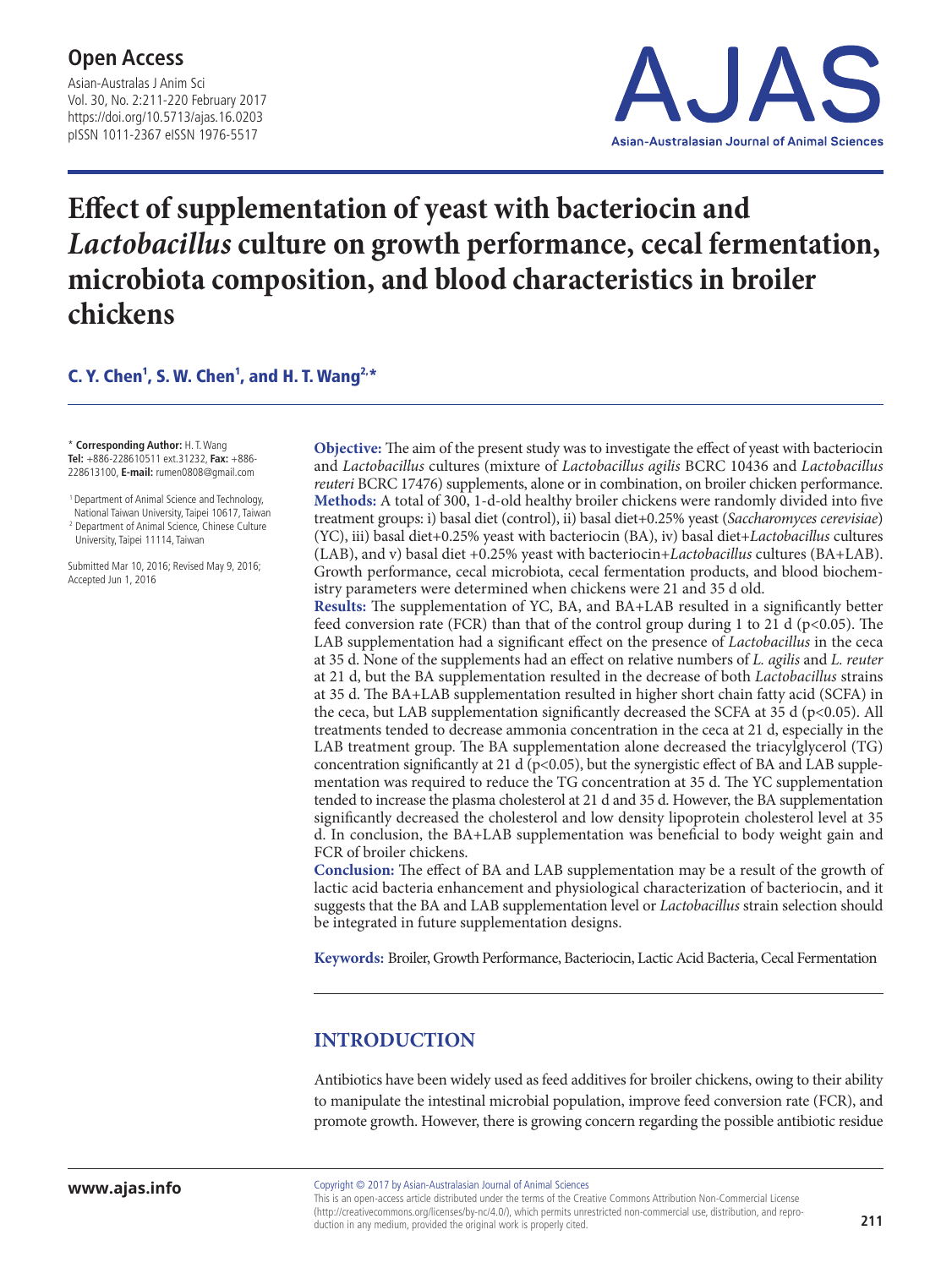# A.JAS

effects and the development of drug resistant bacteria attributed to the continuous feeding of antibiotics at sub-therapeutic levels. Previous studies have indicated that probiotics enhanced the immune system, increased body weight gain (BWG), reduced diarrhea, and improved FCR [1]. Kalavathy et al [2] found an improvement in BWG and FCR of broiler chickens fed a mixture of different *Lactobacillus* strains from one to 42 d of age. A consistent improvement in the growth performance of chickens fed a culture of *Lactobacillus* has also been reported [3].

Previous studies indicated that a mixed *Lactobacillus* culture comprising *L. agilis* and *L. salivarius* had a beneficial effect on performance and immune function in broiler chicken [3]. There are three predominant species of *Lactobacillus* in the chicken digastric tract (*L. reuteri*, *L. salivarius*, and *L. animalis*), but only *L. reuteri* can produce reuterin, an intermediary metabolite of glycerol with antibacterial activity [4]. Feeding diets containing *L. reuteri* enhanced the production of anti-salmonella IgM antibodies and function of T-cells in newly hatched chicks and pullets, and longer villi were found in the ileum of chickens and turkeys treated with *L. reuteri*. The importance of *L. reuteri* as a competitive exclusion agent has been investigated by Edens et al [5]. Dobrogosz et al [6] also proposed that *L. reuteri* plays a modulating role in the growth of all enteric microflora through its *in vivo* ability to produce reuterin. Two possible mechanisms for the beneficial effects of lactic acid bacteria on gastrointestinal disturbances are: i) production of antimicrobial compounds such as lactic acid and bacteriocins, and ii) adherence to the mucosa and co-aggregation to form a barrier that prevents colonization by pathogens. However, the investigation of the *Lactobacillus* strain characteristics indicated that the potential cell surface adhesion ability was present in *L. reuteri* but not in *L. agilis* [7].

Albusin B, a class III bacteriocin produced by *Ruminococcus albus*, is a 32-kDa protein with relatively hydrophilic content that has moderate specificity against some ruminal bacterial species. We have previously established *Saccharomyces cerevisiae* as a stable and safe expression system for the mass production of albusin B [8]. A previous study also suggested that yeast with albusin B inhibits pathogenic bacteria, increases intestinal absorption of protein and glucose, and improves gut barrier function. Furthermore, it also modulated the gut microbiota by increasing cecal *Lactobacillus* counts and decreasing pathogenic populations [9]. Results of the effect of feeding with *Lactobacillus* cultures and zinc bacitracin alone, or in combination, on the growth of broiler chickens suggested that food conversion was reduced by zinc bacitracin alone but was improved by the combined use of *Lactobacillus* cultures and bacitracin [10].

In spite of these reports, there is limited information on the function and benefit of the combined supplementation of *Lactobacillus* cultures and bacteriocin product. Therefore, the present study was conducted to investigate the effect of supplementation of bacteriocin product (yeast with bacteriocin) and *Lactobacillus* cultures, alone or in combination, on the growth performance of broiler chickens. The cecal fermentation parameters and the adhesion ability of lactic acid bacteria were also determined to assess the possible mechanisms of different supplementations.

# **MATERIAL AND METHODS**

#### **Animal treatments and experimental design**

All animal care procedures in this study were approved by the Institutional Animal Care and Use Committee of the Chinese Culture University. Three hundred 1-d-old healthy Arbor Acres broiler chickens (mixed sex) were used in a completely randomized design (CRD) experiment. They were fed with corn-soybean meal basal diets, which were formulated to meet the recommendations of the National Research Council [11] (Table 1). The broiler chickens were randomly divided into five groups: i) basal diet (control), ii) basal diet+0.25% yeast (*Saccharomyces cerevisiae*) (YC), iii) basal diet+0.25% yeast with bacteriocin (BA), iv) basal diet+*Lactobacillus* cultures (LAB), and v) basal diet+0.25% yeast with bacteriocin+*Lactobacillus* cultures (BA+- LAB). Each treatment consisted of three replicate pens with 20 chickens per pen. Continuous lighting and access to feed

|  | Table 1. Composition of the basal diet fed to broiler chickens |  |  |  |  |
|--|----------------------------------------------------------------|--|--|--|--|
|--|----------------------------------------------------------------|--|--|--|--|

| <b>Items</b>                 | 0 to 21 d | 22 to 35 d |
|------------------------------|-----------|------------|
| Ingredients (%)              |           |            |
| Yellow corn, grain           | 48.42     | 57.09      |
| Soybean meal, 44%            | 34.85     | 29.55      |
| Fish meal, 65%               | 4.96      | 2.80       |
| Soybean oil                  | 7.75      | 6.45       |
| Dicalcium phosphate          | 1.10      | 1.38       |
| Calcium carbonate            | 1.30      | 1.31       |
| DL-methionine                | 0.30      | 0.32       |
| Choline-CL50                 | 0.07      | 0.05       |
| Vitamin premix <sup>1)</sup> | 0.30      | 0.30       |
| Mineral premix <sup>2)</sup> | 0.20      | 0.20       |
| Salts                        | 0.50      | 0.30       |
| Cellulose                    | 0.25      | 0.25       |
| Total                        | 100       | 100        |
| Calculated analysis          |           |            |
| Crude protein (%)            | 23.00     | 20.02      |
| ME (kcal/kg)                 | 3,201     | 3,201      |
| Lysine $(\%)$                | 1.35      | 1.11       |
| Methionine+Cystine (%)       | 0.92      | 0.91       |
| Calcium (%)                  | 1.03      | 1.00       |
| Available phosphorus (%)     | 0.46      | 0.45       |

ME, metabolizable energy.

<sup>1)</sup> Vitamin premix supplied per kilogram of diet: vitamin A, 12,000 IU; vitamin D<sub>3</sub>, 3,125 ICU; vitamin E, 37.5 IU; vitamin K<sub>3</sub>, 6.25 mg; vitamin B<sub>1</sub>, 3.75 mg; vitamin B<sub>2</sub>, 12.5 mg; vitamin  $B_6$ , 10.0 mg; Ca-pantothenate, 18.8 mg; niacin, 50 mg; biotin, 0.06 mg; folic acid, 1.25 mg; vitamin  $B_{12}$ , 0.05 mg.

<sup>2)</sup> Mineral premix supplied per kilogram of diet: Cu (CuSO<sub>4</sub> · 5H<sub>2</sub>O, 25.45% Cu), 6 mg; Fe (FeSO<sub>4</sub> · 7H<sub>2</sub>O, 20.09% Fe), 50 mg; Mn (MnSO<sub>4</sub> · H<sub>2</sub>O, 32.49% Mn), 40 mg; Zn (ZnO, 80.35% Zn), 60 mg; Se (NaSeO<sub>3</sub>, 45.56% Se), 0.075 mg.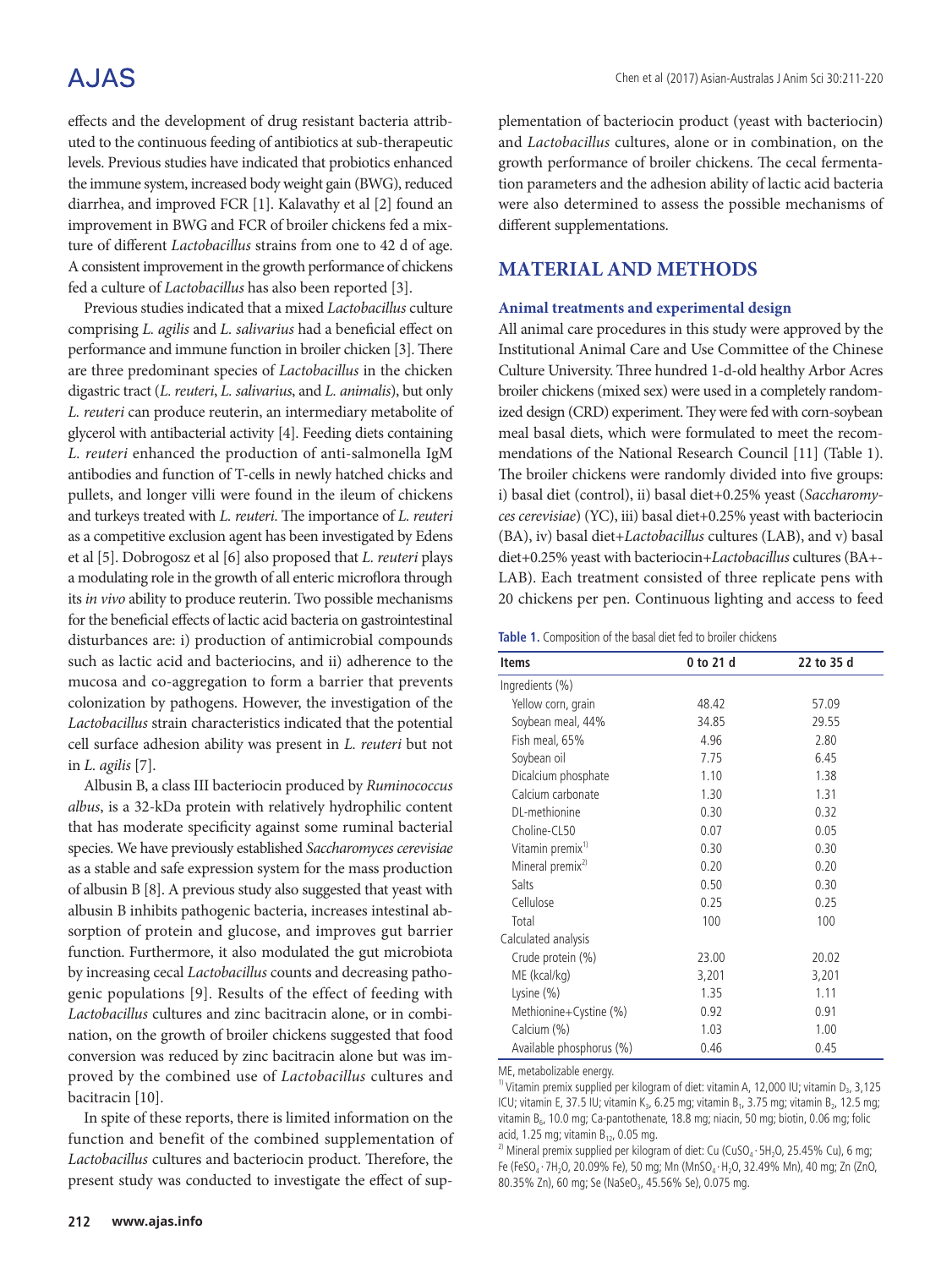and water was provided throughout the experiment. The house temperature was maintained between 32°C and 35°C at the first week and decreased 2°C per week in the following experiment period. Ventilation was regulated by thermostat-controlled circulating and exhaust fans. The total feed intake for each replicate was measured during the test experiment period. The FCR was calculated as gram of feed consumed of per gram body weight gained.

#### **Preparation of yeast with bacteriocin**

Cloning of the structural gene and plasmid construction for expression in *S. cerevisiae* and mass production of bacteriocinexpressing yeast were conducted as described by Wang et al [8]. The *alb*B gene (NCBI: AF469209) of albusin B from *R. albus* 7 was applied for expression in *S. cerevisiae* DBY 747 as a bacteriocin source. The albusin B-expressing yeast was massproduced in yeast extract peptone dextrose medium at pH 5.0 and 30°C. After 48 h of fed-batch fermentation, the yeast products were recovered by centrifugation, followed by spray drying for future use. The dried yeast contained 1 mg bacteriocin protein per gram of yeast product.

#### *Lactobacillus* **culture preparation**

Two strains of *Lactobacillus* (*L. agilis* BCRC 10436 and *L. reuteri* BCRC 17476) isolated from chicken intestine and obtained from the Bioresource Collection and Research Center (Hsinchu, Taiwan), were used in this study. Two strains were inoculated separately into Man, Rogosa, and Sharpe (MRS) broth (Oxoid, Basingstoke, UK) and incubated at 39°C for 16 h, after which the bacterial cells were harvested by centrifugation at 3,000×*g* for 20 min at 4°C. The bacterial pellets were lyophilized for 48 h and stored at 4°C. To obtain a concentration of 107 CFU per gram diet, the lyophilized cell pellet of each strain (LAB) was diluted with appropriate amounts of cornstarch and skimmed milk powder, based on original colony forming units per gram determined on MRS agar plate of each strain. The LAB was stored at 4°C and mixed into the feed daily to ensure viable bacterial cells in the feed during the experimental period. The viability of the bacterial cells of each strain was checked weekly by MRS agar to ensure that the concentration of the viable bacterial cells remained at 107 CFU per gram diet.

## **Cecal microbial population and identification of supplement lactic acid bacteria**

Cecal samples for microbial population determination were collected individually on 21 d and 35 d from the fresh caeca of 18 chickens/treatment (six chickens per replicate). Approximately 1 g of fresh cecal content was weighed and transferred, within 2 min of extraction, to 9 mL of pre-reduced sterile dilution blank solution. It was then homogenized for 1 min before series dilution. The cecal microbial populations were determined by serial dilution  $(10^{-4}$  to  $10^{-7})$  of cecal samples in anaerobic

diluents before inoculation onto Petri dishes of sterile agar. The plate media used were Wilkins–Chalgren agar (Oxoid CM 0619, Basingstoke, UK) for total anaerobic bacteria, Rogosa SL agar (Difco 248020, Sparks, MD, USA) for *lactobacilli*, and m-EI agar (Difco 214881) for enterococci. Inoculated agar plates were incubated anaerobically (97%  $CO_2$ , 3%  $H_2$ ) at 39°C. The contents of all plates were counted between 24 and 48 h after inoculation. Identification of *L. agilis* and *L. reuteri* was carried out according to [3], using the sugar test inoculation. Sugar fermentation patterns were examined using a semiautomatic system for bacterial identification.

## **Short chain fatty acid composition and ammonia concentration assay**

Approximately 0.5 g of each sample of fresh cecal content collected at microbial population determination section was suspended in 2 mL of pre-cooled (at 4°C) sterile milli-Q water. Subsequently, samples were centrifuged at 18,500×g for 15 min, and the supernatant was stored at –80°C for short chain fatty acid (SCFA) analysis. SCFA concentration was determined by gas chromatography. The analysis was conducted with a Perkin Elmer Clarus 500 (PerkinElmer Inc., Waltham, MA, USA) and separated by Nukol Capillary Gas Chromatograph Column (Supelco, Bellefonte, PA, USA). Each sample peak profile was integrated and quantified relative to an internal standard of methylbutyric acid placed in the same sample. The cecal ammonia concentration was measured using an ammonia assay kit (Product code AA0100, Sigma, St. Louis, MO, USA).

#### **Blood biochemical parameter assay**

Blood samples of 15 broiler chickens randomly selected from each dietary treatment (5 chickens per pen) were collected from the wing vein at 3 and 5 wks of age for biochemical parameter assay. Heparin was used as an anticoagulant, and plasma samples were obtained by centrifugation at 860×g for 20 min and stored at –80°C. Stored plasma samples were analyzed for aspartate aminotransferase (AST), alanine aminotransferase (ALT), total cholesterol (CHOL), low density lipoprotein-cholesterol (LDL-C), and triacylglycerol (TG) using analytical kits according to the manufacturer's instructions (Fortress Diagnostics, Antrim, UK).

#### **Microbial adhesion to hydrocarbons assay**

The microbial adhesion to hydrocarbons (MATH) was determined using xylene. Approximately 1 g of fresh cecal or ileum content was weighed and transferred to 9 mL of pre-reduced sterile dilution blank solution and serial diluted to  $10^{-3}$  as inoculation sample. The 1 mL inoculation sample was added to 9 mL MRS broth and incubated for 16 h at 39°C. Two milliliters of bacterial suspension were put in contact with 0.4 mL of xylene by vortexing for 120 s. The phases were allowed to separate by decantation. The aqueous phase was carefully removed,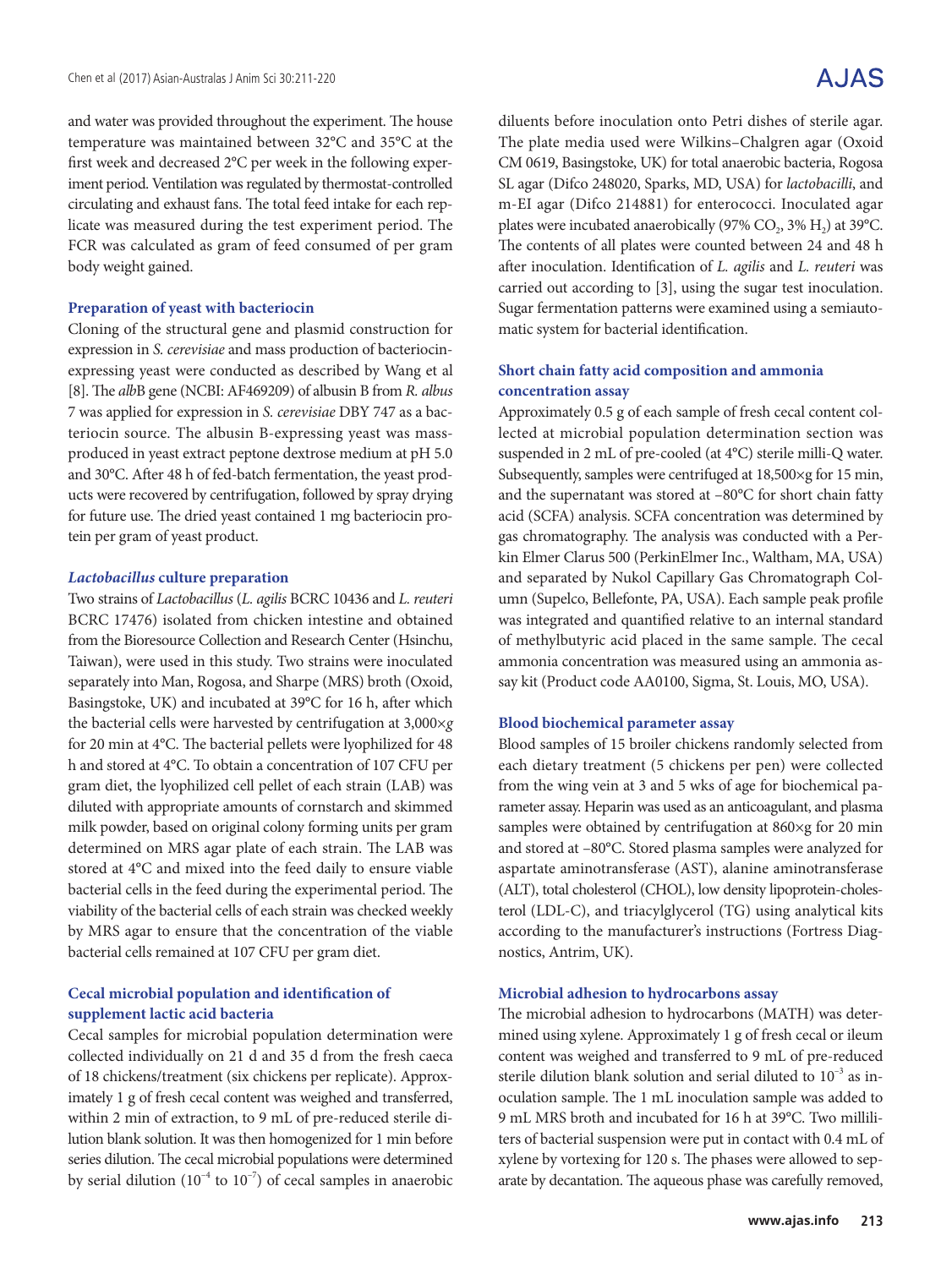# A.JAS

and the  $A_{600}$  was measured. The decrease in the absorbance of the aqueous phase was taken as a measure of the cell surface hydrophobicity (*H*%), which was calculated with the formula  $H% = (\frac{[A_0 - A]}{A_0}) \times 100$ , where *Ao* and *A* are the absorbance before and after extraction with xylene.

### **Statistical analysis**

Data were analyzed in a CRD using the general linear models procedures of SAS [12]. The microbial population, SCFA, ammonia, and blood biochemical parameters were analyzed on individual broiler chickens whereas growth performance was based on cage weights. Feed to gain ratio was calculated and analyzed on a cage basis. Differences among treatments were assessed by analysis of variance followed by a Duncan's test, with a significance level of p<0.05.

## **RESULTS**

### **Growth performance**

The data for BWG and FCR are presented in Table 2. Dietary supplementation by BA+LAB leads to greater BWG than the control diet in broiler chickens during 22 to 35 d. None of the treatments had a significant effect on BWG during 1 to 21 d. However, during the overall feeding period, BA+LAB supplementation resulted in better BWG. Except for LAB supplementation, other supplementations resulting in a significantly better FCR compared to the control group during 1 to 21 d.

## **Cecal microbial population**

The results of the cecal bacterial population analysis are shown in Table 3. Compared to the YC group, the viable count of total anaerobes was lower in 21-d-old broiler chickens fed with the control diet or BA supplementation, but no significant differ**Table 3.** Effect of yeast with bacteriocin (BA), Lactobacillus cultures (LAB) and mixture of both supplementations on cecal content bacterial populations of broiler chickens

| Treatment <sup>1)</sup> | Bacterial populations (log cfu/g) |                     |                       |  |  |  |  |
|-------------------------|-----------------------------------|---------------------|-----------------------|--|--|--|--|
|                         | Lactobacillus                     | <b>Enterococcus</b> | <b>Total anaerobe</b> |  |  |  |  |
| 21d                     |                                   |                     |                       |  |  |  |  |
| Control                 | 7.82                              | 5.68                | $8.61^{b}$            |  |  |  |  |
| YС                      | 7.86                              | 5.86                | $9.42$ <sup>a</sup>   |  |  |  |  |
| ΒA                      | 7.49                              | 5.77                | $8.42^{b}$            |  |  |  |  |
| LAB                     | 7.97                              | 5.97                | $9.01^{ab}$           |  |  |  |  |
| BA+LAB                  | 7.85                              | 5.85                | $8.82^{ab}$           |  |  |  |  |
| <b>SEM</b>              | 0.290                             | 0.335               | 0.242                 |  |  |  |  |
| p-value                 | 0.346                             | 0.579               | 0.043                 |  |  |  |  |
| 35 d                    |                                   |                     |                       |  |  |  |  |
| Control                 | $7.17^{b}$                        | 5.49                | 7.94                  |  |  |  |  |
| YC                      | $6.71^{b}$                        | 5.71                | 7.97                  |  |  |  |  |
| ΒA                      | $7.28^{ab}$                       | 5.41                | 8.19                  |  |  |  |  |
| LAB                     | $7.87$ <sup>a</sup>               | 5.68                | 8.45                  |  |  |  |  |
| BA+LAB                  | $7.25^{ab}$                       | 5.34                | 8.14                  |  |  |  |  |
| <b>SEM</b>              | 0.219                             | 0.582               | 0.180                 |  |  |  |  |
| p-value                 | 0.032                             | 0.441               | 0.154                 |  |  |  |  |

<sup>1)</sup> Control, basal diet; YC, yeast control (basal diet+0.25% Saccharomyces cerevisiae yeast powder); BA, basal diet+0.25% yeast with bacteriocin; LAB, basal diet+Lactobacillus cultures; BA+LAB, basal diet+0.25% yeast with bacteriocin+Lactobacillus cultures.

 $a$ ,b Means with different superscripts with in the same column differ significantly (p < 0.05).

ences in *Lactobacillus* and *Enterococcus* counts were observed for the same time. At 35 d, the LAB supplementation group had higher *Lactobacillus* counts than the control or YC supplementation groups. The groups receiving either BA or BA+ LAB supplementation also had increased *Lactobacillus* counts.

The relative numbers of *L. agilis* and *L. reuteri* in cecal content are shown in Figure 1. The relative numbers of both *lactobacilli* were significantly affected by BA or LAB supplementation at 35 d. However, none of the treatments had a significant en-

**Table 2.** Effect of yeast with bacteriocin (BA), Lactobacillus cultures (LAB) and mixture of both supplementations on the growth performance of broiler chickens

|                 | Treatment <sup>1)</sup> |                  |                  |                   |                    |            |         |
|-----------------|-------------------------|------------------|------------------|-------------------|--------------------|------------|---------|
| Component       | Control                 | YC               | <b>BA</b>        | LAB               | BA+LAB             | <b>SEM</b> | p-value |
| $1-21d$         |                         |                  |                  |                   |                    |            |         |
| Feed intake (q) | 936 <sup>a</sup>        | 715 <sup>b</sup> | 720 <sup>b</sup> | 826 <sup>ab</sup> | $801^{ab}$         | 40.6       | 0.026   |
| BWG (g)         | 614                     | 583              | 580              | 593               | 618                | 15.1       | 0.208   |
| <b>FCR</b>      | $1.53^{a}$              | $1.23^{b}$       | $1.24^{b}$       | $1.39^{ab}$       | $1.30^{b}$         | 0.068      | 0.018   |
| 22-35 d         |                         |                  |                  |                   |                    |            |         |
| Feed intake (q) | $1,534^b$               | $1,688^{ab}$     | $1,749^{ab}$     | $1,705^{ab}$      | $1,970^{\circ}$    | 70.3       | 0.034   |
| BWG (g)         | 979                     | $1,062^{ab}$     | $1,133^{ab}$     | $1,119^{ab}$      | 1.160 <sup>a</sup> | 60.3       | 0.032   |
| <b>FCR</b>      | 1.57                    | 1.59             | 1.54             | 1.52              | 1.70               | 0.011      | 0.681   |
| $1-35d$         |                         |                  |                  |                   |                    |            |         |
| Feed intake (q) | $2,456^{ab}$            | $2,256^b$        | $2,300^{b}$      | $2,299^{b}$       | $2,592^{\circ}$    | 62.8       | 0.044   |
| BWG (g)         | $1,593^b$               | $1,645^{ab}$     | $1,713^{ab}$     | $1,712^{ab}$      | $1,778^{\circ}$    | 66.6       | 0.033   |
| FCR             | 1.54                    | 1.37             | 1.34             | 1.34              | 1.46               | 0.074      | 0.167   |

SEM, standard error of the mean; BWG, body weight gain; FCR, feed conversion rate (feed/gain).

<sup>1)</sup> Control, basal diet; YC, yeast control (basal diet+0.25% Saccharomyces cerevisiae yeast powder); BA, basal diet+0.25% yeast with bacteriocin; LAB, basal diet+Lactobacillus cultures; BA+LAB, basal diet+0.25% yeast with bacteriocin+Lactobacillus cultures.

<sup>a,b</sup> Means with different superscripts with in the same row differ significantly ( $p < 0.05$ ).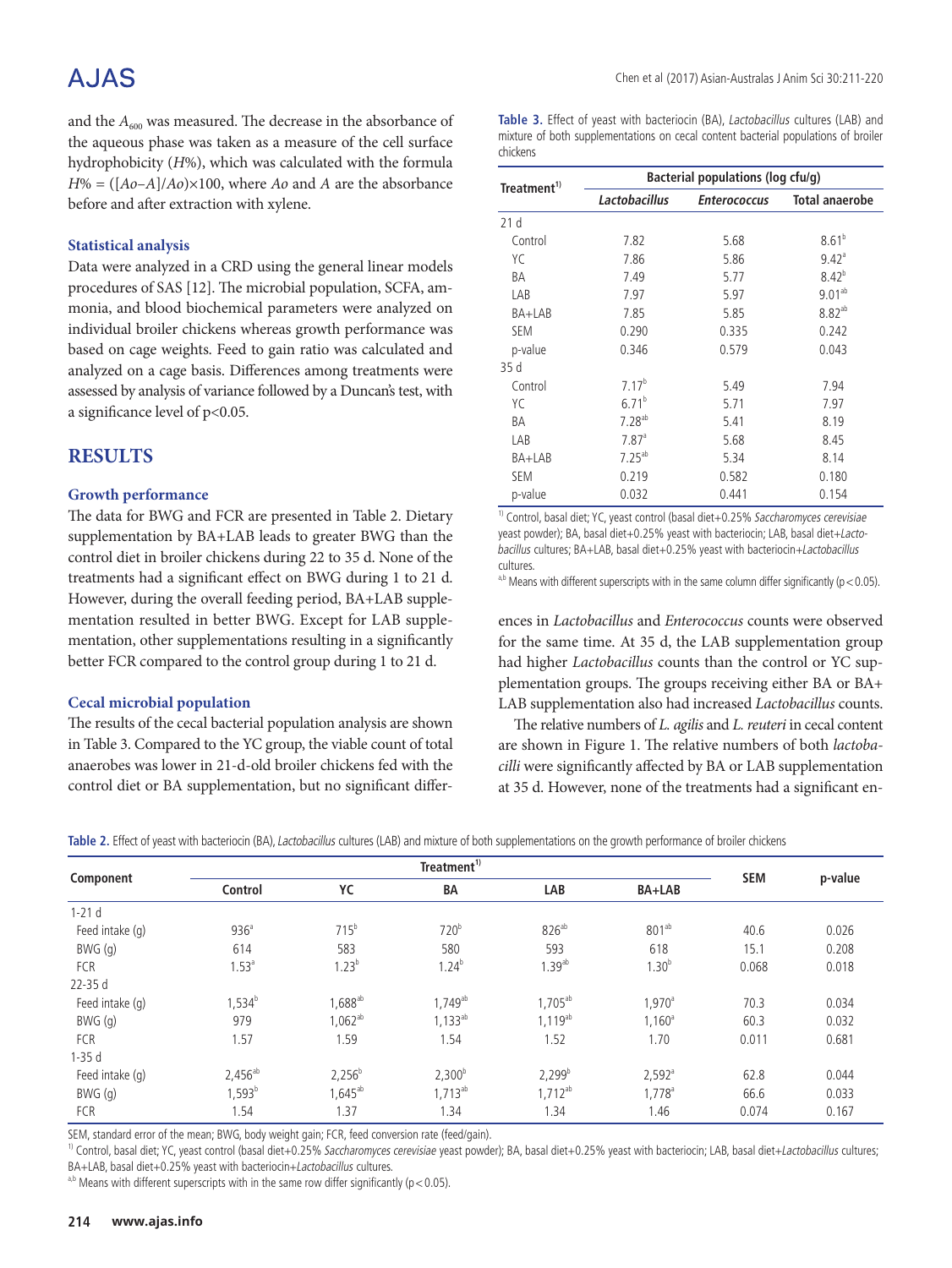hancing effect on both *lactobacilli* at 21 d. The yeast with bacteriocin (BA) supplementation did not significantly affect the relative number of *L. agilis* and *L. reuteri* in cecal content at 21 d, but BA supplementation significantly decreased both *lactobacilli* numbers at 35 d. The yeast without bacteriocin (yeast control, YC) treatment showed no effect on both *lactobacilli* numbers in cecal content at 21 d or 35 d.

### **Cecal SCFA composition and ammonia concentration**

The results of SCFA and ammonia analysis of the cecal samples are shown in Table 4. The proportion of propionic acid of cecal samples in LAB and BA+LAB groups were significantly lower than those of the control and BA treatment groups at 21 d (p<0·05). However, the concentration of acetic acid did not differ significantly among the treatment or control groups during the experimental period.

Comparing to the control groups, the combination of BA and LAB resulted in significant low values of branched SCFA (iso-butyric and iso-valeric acid) at 21 d, but the same effect was not observed at 35 d.

A synergistic effect of BA and LAB on decreasing the butyric and valeric acid proportion could be observed at 35 d, but the BA treatment did not have any effect on proportions of butyric and valeric acid at 21 d.

Total SCFA concentration as well as the proportions of propionic acid and branch chain SCFA increased as the broiler chickens aged. The combination of BA and LAB supplementation (BA+LAB treatment) resulted in a higher total SCFA concentration than the BA or LAB supplementation group, but the LAB treatment had a significantly lower total SCFA concentration than other treatment groups at 35 d ( $p<0.05$ ). All supplementations in this study tended to decrease the ammonia concentration of cecal samples at 21 d, with the LAB supplementation resulting in the lowest ammonia concentration. However, there was no significant difference of ammonia concentration between any of the groups at 35 d.

### **Blood biochemical parameters**

Table 5 shows the effect of different treatments on blood biochemical parameters. In an evaluation of hepatic function, ALT activity was not affected by any of the treatments at 21 d and 35 d. At 21 d, the LAB supplementation resulted in higher AST activity, but a reduction in AST activity was observed in the YC treatment group. A significant treatment effect was found in plasma TG, cholesterol, and LDL-C levels. The BA supplementation alone resulted in a significantly lower TG concentration at 21 d, but the synergistic effect of BA and LAB (BA+ LAB treatment group) was required to reduce the TG concentration at 35 d. However, the synergistic effect of BA and LAB was not observed in decreasing the plasma cholesterol level. In comparison to the control group, both BA and LAB treatments independently resulted in lower plasma cholesterol at 35 d, but showed no effect on plasma cholesterol when combined (BA+LAB treatment). All treatments, except LAB, increased the plasma cholesterol level, with the YC treatment resulting in the highest cholesterol level at 21 and 35 d. The concentration of plasma LDL-C presented the same pattern as the plasma cholesterol level, with the BA supplementation decreasing the

Table 4. Effect of yeast with bacteriocin (BA), Lactobacillus culture (LAB) and mixture of both supplementations on cecal short chain fatty acid (SCFA) and ammonia (NH<sub>3</sub>) concentration of broiler chickens

| Treatment <sup>2)</sup> |       |                   | <b>Total SCFA</b>  | NH <sub>3</sub>   |                     |                      |                      |                      |
|-------------------------|-------|-------------------|--------------------|-------------------|---------------------|----------------------|----------------------|----------------------|
|                         | Ac    | Pr                | Bu                 | Val               | isoBu               | isoVal               | umol/g               | mg/g                 |
| 21 <sub>d</sub>         |       |                   |                    |                   |                     |                      |                      |                      |
| Control                 | 81.47 | $6.15^{a}$        | 11.18              | 0.61              | 0.70 <sup>a</sup>   | 0.63 <sup>a</sup>    | 100.14               | 0.76 <sup>a</sup>    |
| YC                      | 83.27 | $4.15^{bc}$       | 10.92              | 0.94              | $0.38^{ab}$         | $0.33^{ab}$          | 98.05                | $0.72^{ab}$          |
| BA                      | 84.48 | $5.48^{ab}$       | 9.99               | 0.44              | $0.67$ <sup>a</sup> | $0.38$ <sup>ab</sup> | 82.16                | $0.69$ <sup>ab</sup> |
| LAB                     | 77.80 | $3.55^{\circ}$    | 12.15              | 0.75              | $0.19^{b}$          | $0.28^{ab}$          | 100.43               | $0.55^{b}$           |
| BA+LAB                  | 82.10 | 3.50 <sup>c</sup> | 11.77              | 0.72              | $0.31^{b}$          | $0.12^{b}$           | 94.27                | $0.59^{ab}$          |
| <b>SEM</b>              | 2.306 | 0.579             | 1.011              | 0.185             | 0.121               | 0.118                | 7.407                | 0.062                |
| p-value                 | 0.168 | 0.003             | 0.292              | 0.212             | 0.011               | < 0.001              | 0.204                | 0.042                |
| 35d                     |       |                   |                    |                   |                     |                      |                      |                      |
| Control                 | 73.50 | 12.12             | 10.01 <sup>a</sup> | $1.15^{b}$        | 1.28                | 1.70                 | 128.52 <sup>ab</sup> | 0.95                 |
| YC                      | 75.26 | 11.18             | 9.00 <sup>a</sup>  | $1.06^{b}$        | 1.13                | 1.59                 | 126.55 <sup>ab</sup> | 0.74                 |
| BA                      | 74.24 | 11.72             | 10.13 <sup>a</sup> | 1.66 <sup>a</sup> | 1.41                | 1.79                 | $115.52^{b}$         | 0.80                 |
| LAB                     | 77.52 | 10.28             | $7.47^{ab}$        | $1.10^{b}$        | 1.30                | 1.51                 | 82.84°               | 0.85                 |
| BA+LAB                  | 78.82 | 11.96             | $4.68^{b}$         | 0.60 <sup>c</sup> | 1.13                | 1.30                 | $135.47^{\circ}$     | 0.79                 |
| <b>SEM</b>              | 2.499 | 1.417             | 1.301              | 0.133             | 0.136               | 0.508                | 5.938                | 0.121                |
| p-value                 | 0.319 | 0.197             | 0.032              | < 0.001           | 0.277               | 0.097                | < 0.001              | 0.329                |

<sup>1)</sup> Ac, acetic acid; Pr, propionic acid; Bu, butyric acid; Val, valeric acid; isoBu, iso-butyric acid; isoVal, iso-valeric acid.

<sup>2)</sup> Control, basal diet; YC, yeast control (basal diet+0.25% Saccharomyces cerevisiae yeast powder); BA, basal diet+0.25% yeast with bacteriocin; LAB, basal diet+Lactobacillus cultures; BA+LAB, basal diet+0.25% yeast with bacteriocin+Lactobacillus cultures SEM, standard error of the mean.

 $a,b,c$  Means with different superscripts with in the same column differ significantly ( $p < 0.05$ ).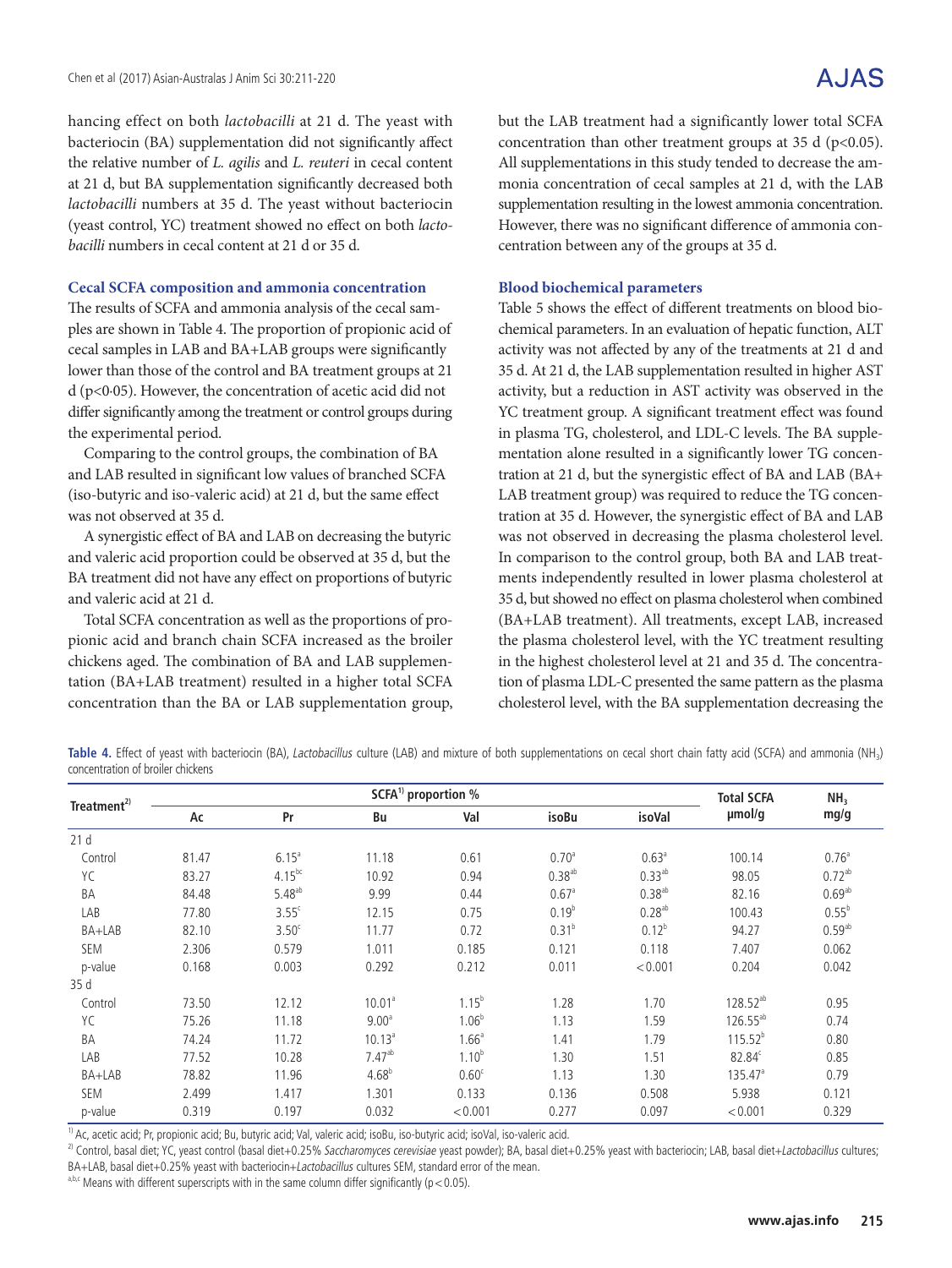# A.IAS

| Table 5. Effect of yeast with bacteriocin (BA), Lactobacillus culture (LAB) and mixture |  |
|-----------------------------------------------------------------------------------------|--|
| of both supplementations on blood biochemical parameters of broiler chickens            |  |

| Treatment <sup>1)</sup> | ALT<br>(U/L) | AST<br>(U/L)        | TG<br>(mq/dL)      | Cholesterol<br>(mg/dL) | LDL-C<br>(mg/dL)    |
|-------------------------|--------------|---------------------|--------------------|------------------------|---------------------|
| 21 <sub>d</sub>         |              |                     |                    |                        |                     |
| Control                 | 1.84         | 59.58 <sup>ab</sup> | 30.39 <sup>a</sup> | $143.10^{b}$           | $122.00^{b}$        |
| YC                      | 1.24         | $51.79^{b}$         | 24.04ab            | $163.42^{\circ}$       | $139.35^{\circ}$    |
| ΒA                      | 1.74         | 58.09 <sup>ab</sup> | 21.87 <sup>b</sup> | $157.23^{ab}$          | 138.87 <sup>a</sup> |
| LAB                     | 1.41         | 64.02 <sup>a</sup>  | $28.96^{ab}$       | 146.79 <sup>b</sup>    | $130.19^{ab}$       |
| BA+LAB                  | 0.87         | 58.38 <sup>ab</sup> | $28.80^{ab}$       | $154.97^{ab}$          | 137.34 <sup>a</sup> |
| <b>SEM</b>              | 0.466        | 2.816               | 2.673              | 5.356                  | 4.310               |
| p-value                 | 0.478        | 0.022               | 0.021              | 0.017                  | 0.023               |
| 35d                     |              |                     |                    |                        |                     |
| Control                 | 1.48         | 51.93               | 24.62 <sup>a</sup> | $134.36^{ab}$          | $117.02^{ab}$       |
| YC                      | 1.53         | 48.23               | $20.15^{ab}$       | 142.18 <sup>a</sup>    | 124.19 <sup>a</sup> |
| ΒA                      | 1.26         | 46.85               | $21.39^{ab}$       | $108.13^c$             | $91.56^c$           |
| LAB                     | 1.28         | 53.45               | 22.00 <sup>a</sup> | 124.48 <sup>b</sup>    | $105.92^{b}$        |
| BA+LAB                  | 1.47         | 50.95               | 16.92 <sup>b</sup> | 138.07 <sup>a</sup>    | $118.09^{ab}$       |
| <b>SEM</b>              | 0.141        | 3.862               | 1.529              | 4.489                  | 4.279               |
| p-value                 | 0.420        | 0.323               | 0.028              | < 0.001                | < 0.001             |

ALT, alanine aminotransferase; AST, aspartate aminotransferase; TG, triacylglycerol; LDL-C, low density lipoprotein cholesterol.

<sup>1)</sup> Control = basal diet; YC = yeast control (basal diet+0.25% Saccharomyces cerevisiae yeast powder);  $BA = basal$  diet+0.25% yeast with bacteriocin;  $LAB = basal$ diet+Lactobacillus cultures;  $BA+LAB = basal$  diet+0.25% yeast with bacteriocin+Lactobacillus cultures; SEM, standard error of the mean.

a,b,c Means with different superscripts with in the same column differ significantly  $(p < 0.05)$ .

cholesterol and LDL-C level significantly at 35 d.

#### *Lactobacilli* **adhesion assay**

The *in vitro lactobacilli* adhesion assay results of ileum and cecal samples are presented in Table 6. The BA+LAB treatment increased the adhered *lactobacilli* proportion in ileum and ceca significantly at 21 d, especially in the ceca. However, it did not significantly enhance the adhesion proportion of *lactobacilli* of cecal samples at 35 d. The YC supplementation had no effect on increasing the adhered *lactobacilli* proportion of ileum and

**Table 6.** Effect of yeast with bacteriocin (BA), *Lactobacillus* culture (LAB) and mixture of both supplementations on lactobacilli adhesion ability of broiler chickens

|                         |                      | 21d                |                      | 35 d                 |
|-------------------------|----------------------|--------------------|----------------------|----------------------|
| Treatment <sup>1)</sup> | <b>Ileum</b>         | Ceca               | <b>Ileum</b>         | Ceca                 |
| Control                 | $56.06^{ab}$         | $54.26^{b}$        | 34.59 <sup>c</sup>   | $71.31^{ab}$         |
| YC                      | $45.58^{b}$          | $53.96^{b}$        | $65.57$ <sup>a</sup> | $65.28^{b}$          |
| BA                      | 54.29 <sup>ab</sup>  | $43.12^{b}$        | $43.82^{bc}$         | 77.26 <sup>a</sup>   |
| LAB                     | 58.30 $^{ab}$        | $46.42^{b}$        | $51.16^{ab}$         | $77.99$ <sup>a</sup> |
| BA+LAB                  | $67.71$ <sup>a</sup> | 81.70 <sup>a</sup> | $55.60^{ab}$         | 76.26 <sup>ab</sup>  |
| <b>SEM</b>              | 4.808                | 8.148              | 4.973                | 3.657                |
| p-value                 | 0.036                | 0.037              | 0.019                | 0.017                |

<sup>1)</sup> Control, basal diet; YC, yeast control (basal diet+0.25% Saccharomyces cerevisiae yeast powder); BA, basal diet+0.25% yeast with bacteriocin; LAB, basal diet+Lactobacillus cultures; BA+LAB, basal diet+0.25% yeast with bacteriocin+Lactobacillus cultures; SEM, standard error of the mean.

a,b,c Means with different superscripts with in the same column differ significantly  $(p < 0.05)$ .

cecal samples at 21 d and decrease the cecal adhesion proportion of *lactobacilli* at 35 d. However, the YC supplementation resulted in the highest adhesion proportion of *lactobacilli* in ileum at 35 d. In general, the adhered *lactobacilli* proportion of ileum decreased with increasing chicken age, but the adhered *lactobacilli* proportion of ceca increased as chicken age increased.

## **DISCUSSION**

### **Growth performance**

The results of BWG analysis indicated that BA+LAB supplementation showed the better growth performance than the control group during the overall experimental period. However, all supplementations in this study trended to improve the FCR. Patterson and Burkholder [1] indicated that animal efficacy for most probiotics could be supplemented with an intake of about  $10^8$  to  $10^9$  CFU/d, but over-supplementation had no benefit on growth performance or FCR. Taheri et al [13] reported that the combination of *Lactobacillus* spp. could positively affect BW. Previous studies also indicated that the functionality of multi-strain probiotics could be more effective and more consistent than that of mono-strain probiotics [14]. Different strains with different characteristics may create probiotic niches, improving chances of successful colonization of other strains through reduction of antagonistic activity of endogenous microbiota against other sensitive probiotic strains and induction of optimal pH range [15].

LAB was supplemented in an effective range  $(10^7 \text{ CFU per})$ gram diet) according to the LAB supplementation concentration and feed intake of broiler chickens in previous studies [13,15,16]. However, the LAB supplementation treatment had no significantly positive effect on broiler growth performance in this study. It is possible that probiotic efficacy may depend on factors including microbial species composition (single or multi-strain mixture) and viability, supplementation level, application method, frequency of application, overall diet, bird age, overall farm hygiene, and environmental stress factors [15]. This suggests that multi-strain *lactobacilli* mixture composition might be a major concern in probiotic supplementation. The BA product applied in this study was a yeast with bacteriocin; it has been shown to be a broiler growth promoter owing to its ability to enhance the lactic acid bacteria growth in digestive tract and antibiotic activity [8]. In a broiler model, dietary supplementation with 0.15% to 0.3% *S. cerevisiae* resulted in a growth performance equal to that observed with antibiotic supplementation, and broiler chickens with yeast supplementation had better growth and carcass weight than control broilers [17]. In this study, the BWG of BA+LAB supplemented broiler chickens showed better growth performance than other treatment groups during the grower phase. Therefore, we speculate that the better growth performance owing to the BA supplementation might be the result of the combined effect of whole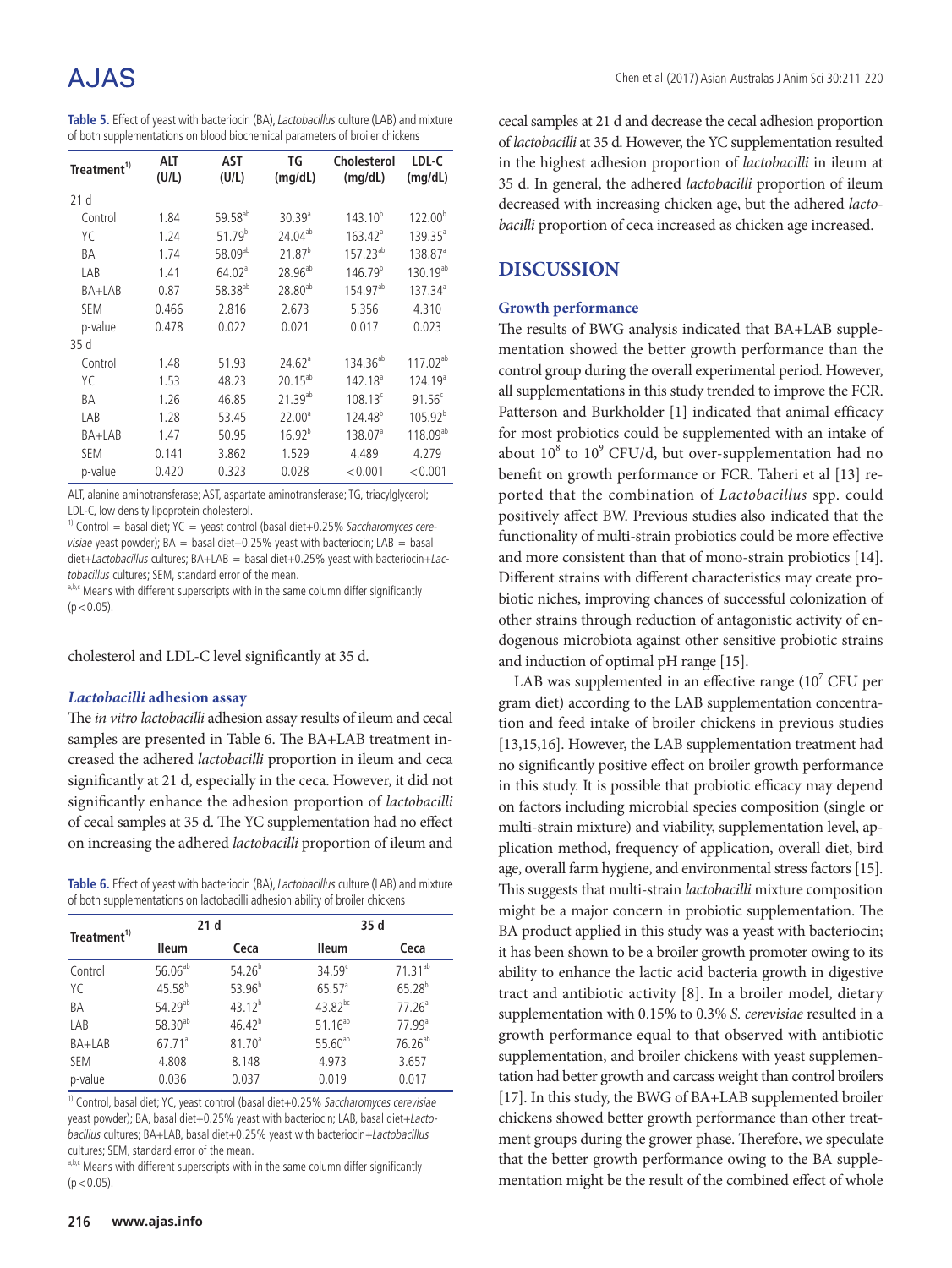yeast cells and albusin B.

#### **Cecal microbial population**

The cecal flora assay results shown in Table 3 and Figure 1 indicate that the YC treatment had no effect on lactic acid bacteria and *Enterococcus* counts, but it increased the anaerobe number at 21 d, compared to that of the control group. Previous data from Baurhoo et al [18] reported that *lactobacilli* concentrations did not differ when broiler chickens were fed different levels of yeast supplement or a control diet. It also suggested that yeast cell wall supplementation could increase the cecal *Bifidobacteria* concentration in hens, but had no effect on the *lactobacilli* concentration. Angelakis and Raoult [19] indicated that supplementation of a probiotic formula containing *L. reuteri* and other lactic acid bacteria, when used for 40 d in chickens, reduced the number of *Enterobacteriaceae*, but the number of *lactobacilli* and enterococci remained stable. The LAB treatment in this study only enhanced the *L. agilis* and *L. reuteri* growth at 35 d. However, the LAB supplementation in the present study still increased the lactic acid bacteria counts and enhanced the supplemented strains growth in chicken ceca significantly. This suggests that LAB supplementation could modify the lactic acid bacteria composition in the intestine of mature chickens.

Previous studies also indicated that the *lactobacilli* composition in the intestine of mature chickens might reach their highest numbers so that the supplementation strains might contribute to their presence in intestinal microbiota, but probiotic supplementation had the benefit of increasing the abundance and prevalence of *Lactobacillus* spp. inhabiting the intestine [3]. Other studies using multi-strain-single species as well as multi-strain-multispecies probiotics have shown no significant changes in the gut microflora profile of broiler chickens [20]. At 35 d, supplement diets containing BA with or without LAB resulted in significantly decreased supplementation strains (*L. agilis* and *L. reuteri*). However, no significant inhibition ability of BA to supplementation strain was observed at 21 d. A lack of response to the supplementation of probiotic might indicate that the control chickens were sufficiently colonized to prevent determination of any real beneficial effects of the treatments [21]. Previous study reported that bacitracin administration suppressed the intestinal colonization of *L. reuteri* in turkeys [21]. Jin et al [22] also reported that the addition of the adherent *Lactobacillus* culture failed to significantly increase the number of *lactobacilli* in the ceca of chicken. This suggests that the susceptibility of *L. reuteri* and *L. agilis* to BA is noted in the



Figure 1. Effect of yeast with bacteriocin and Lactobacillus cultures on cecal L. agilis and L. returi relative number of broiler chickens at 21 d and 35 d. Bars represent means±SD, bars with different letters differ significantly (p<0.05). Control, basal diet; YC, yeast control (basal diet+0.25% Saccharomyces cerevisiae yeast powder); BA, basal diet+0.25% yeast with bacteriocin; LAB, basal diet+Lactobacillus cultures; BA+LAB, basal diet+0.25% yeast with bacteriocin+Lactobacillus cultures.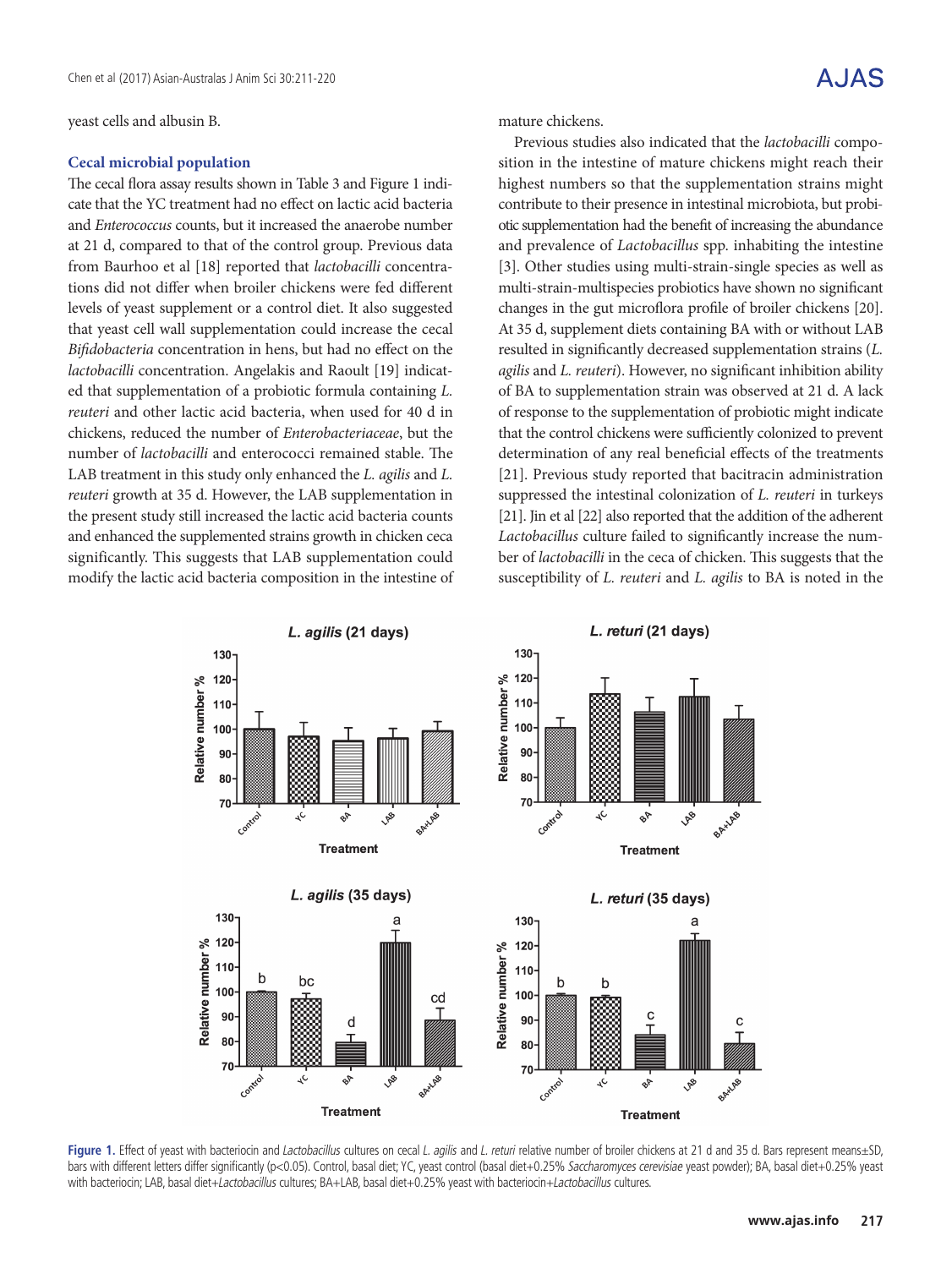# A.JAS

BA supplementation treatment, and additional studies on the interaction between BA and supplemented probiotics are required.

#### **Cecal SCFA composition and ammonia concentration**

In the hindgut, the non-digested carbohydrate is fermented by the microflora to produce large quantities of SCFA readily absorbed by the colonic mucosa. Fleming and Gill [23] reported that SCFA play a key role as energy sources, with butyric acid being the most quickly oxidized to CO<sub>2</sub>.

The significantly low molar proportion of butyric acid in cecal sample was shown in BA+LAB treatment groups at 35 d, but the LAB treatment only tended to decrease the butyric acid. This might be a result from the variation of butyric acid-producing bacteria in the ceca. Previous studies indicated that probiotic stimulated the proliferation of butyric acid-producing bacteria by the mechanism of cross feeding [16]. Some butyric acid-producing bacteria also play a role in acetate and lactate utilization in the ceca [24]. The BA supplement in this study had an antibiotic ability to some ceca flora, and an effect in the proliferation of supplementation probiotic strains. It is possible that BA supplementation would affect the population of lactic acid bacteria in the ceca, and furthermore, effect the proliferation of butyric acid-producing bacteria. Lower total SCFA concentration was observed in the LAB treatment group at 35 d, but BA+LAB supplementation resulted in the highest total SCFA concentration among all treatment groups. The effect of probiotic supplementation on cecal SCFA concentration was not consistent; multi-strain-single species or multi-strainmultispecies [20] probiotic supplementation had shown no significant changes in cecal SCFA. However, other studies indicated that probiotic supplementation increased the total SCFA in the ceca of broiler chickens [22]. This suggests that the optimal probiotic concentration is not straightforward; it depends on broiler chicken age, probiotic strain, feed source, and interactions between the probiotic and other feed additives.

In the present study, lower ammonia concentration was observed in LAB and BA+LAB treatment groups at 21 d. A lower proportion of branch-chain SCFAs was also observed in these treatment groups. Casadei et al [25] indicated that low molar proportion of iso-butyric and iso-valeric acid revealed reduced deamination and decarboxylation of amino acids, supporting the decreased proteolysis shown by the ammonia production data. Because energy is the limiting factor for microbial metabolism in the hindgut, once bacteria utilize all pools of readily fermentable starches and carbohydrates, fermentations become increasingly proteolytic, resulting in overproduction of ammonia and noxious amines [24].

Casadei et al [25] reported that the higher the production and absorption of ammonia, the higher is the pH of the local environment. The decreased cecal ammonia level observed in this study could be attributed to the suppression of ammonia production in the intestine, or to accelerated ammonia absorption from the intestine.

#### **Blood biochemistry**

Serum ALT and AST are parameters for liver damage evaluation. No significant difference was shown in ALT or AST level between control group and each treatment group in this study. It indicated that the treatment supplementation had no negative effect on liver health. All treatments had a decreasing effect on the concentration of TG, with the BA and BA+LAB supplementation groups having the lowest TG levels at 21 d and 35 d, respectively. There is increasing evidence that probiotics and their cell components modulate the metabolic process of the host, including lipid metabolism [26]. Our previous study on BA supplementation also indicated that the BA modulated the lipid metabolism and resulted in the lower TG levels of broiler chickens [9]. Compared to the control group, the broiler chickens fed with YC showed no effect on TG levels, suggesting that the BA supplementation effect on TG levels was not caused by the yeast host.

LAB supplementation failed to significantly decrease the level of serum cholesterol in this study. In studies of modulating cholesterol metabolism, adding a mixture of lactic acid bacteria culture to broiler chickens' feed resulted in lower cholesterol and LDL-C concentration. However, other broiler chicken feeding studies reported no significant difference of serum cholesterol levels between probiotic supplementation and control groups [2]. The inconsistent results of probiotic supplementation may be because of the difference of suitable living bacteria number, animal age, and supplementation strains. Mansoub [27] indicated that higher *Lactobacillus* mono-strain culture supplementation (1%) was beneficial in decreasing serum cholesterol level. However, Kalavathy et al [2] reported that multi-strain *Lactobacillus* culture (mixed 12 *Lactobacillus* strains) supplementation higher than 0.1% could result in a hypocholesterolemic effect. Serum cholesterol levels were significantly lower in broiler chickens fed with diets containing *Lactobacillus* cultures at 35 d of age, but the hypocholesterolemic effect was not observed in 10 d of age [28]. It is speculated that *Lactobacillus* reduces the cholesterol in the blood by deconjugating bile salts in the intestine, thereby preventing them from acting as precursors in cholesterol synthesis [29]. The *Lactobacillus* was also found to have a high bile salt hydrolytic activity, which is responsible for deconjugation of bile salts [29].

The BA supplementation improved the counts of lactic acid bacteria in this study, and the hypocholesterolemic effect of BA might be attributed to the enhanced effect of lactic acid bacteria. Our previous study found that BA supplementation could modulate the lipid metabolism of broiler chickens, and that BA increased endogenous cholesterol synthesis and recruited cholesterol from peripheral tissue to the liver [9]. However, there was no significant difference in serum cholesterol or LDL-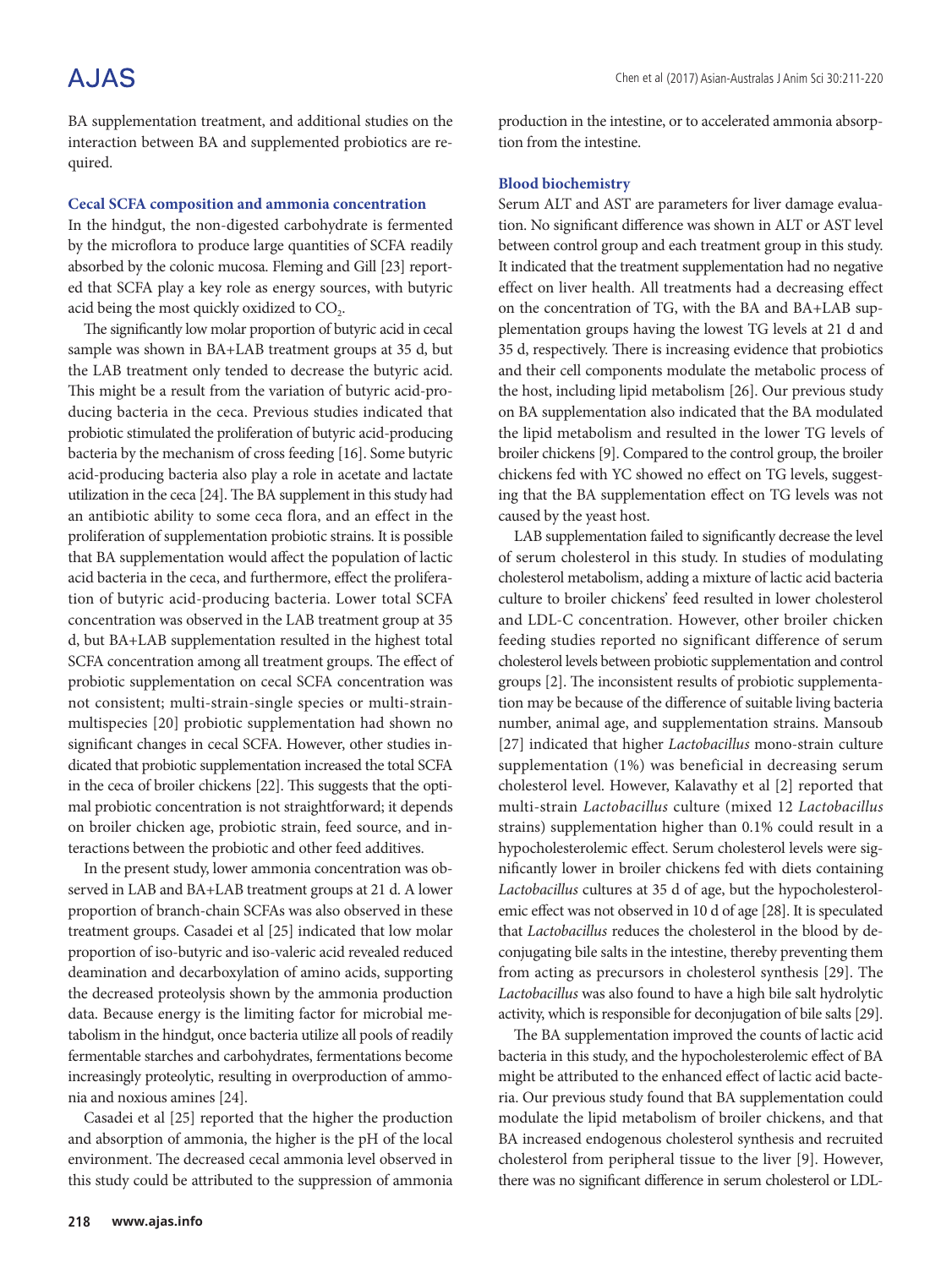C levels between the control and BA+LAB treatment groups. A partial explanation for this may be that BA enhances the growth of lactic acid bacteria, but some lactic acid bacteria are also inhibited by albusin B. In this study, BA supplementation significantly decreased the *L. agilis* and *L. returi* counts at 35 d of age (Figure 1). Furthermore, the *L. returi* supplemented in this study also had the ability to produce reuterin and modulated the flora composition. Therefore, the composition of dominant lactic acid bacteria might be changed under BA+LAB treatment, resulting in different antimicrobial metabolites produced by lactic acid bacteria. These different modulation patterns of cholesterol and TG metabolism from other studies implied a more complicated effect of BA+LAB, more than the contribution of lactic acid bacteria growth promoter or flora composition regulation.

### *Lactobacilli* **adhesion**

The beneficial effects of *Lactobacillus* cultures on broiler chicken performance are probably the result of their strong ability to attach to the chicken intestine, their antagonism towards pathogenic bacteria, and the ability to competitively exclude some pathogenic bacteria [28].

The significantly higher lactic acid bacteria adhesion proportion of BA+LAB treatment group at 21 d of age (Table 6) suggested that BA and LAB had synergistic effects on the attachment ability of lactic acid bacteria. As adhesion may lead to a prolonged residence of probiotic bacteria in the intestinal tract, such property was also considered a potential virulence factor involved in the translocation of pathogens across the mucosal surface [28]. Karimi et al [26] indicated that probiotics stimulate the immunity of the chickens in two ways: i) flora from probiotic migrate throughout the gut wall and multiply to a limited extent, or ii) antigen released by the dead organisms are absorbed and thus stimulate the immune system. The higher adhesion ability of lactic acid bacteria resulted in the prolonger immunity stimulation effect that might improve the broiler health through a better immune status. The colonization of lactic acid bacteria in the broiler intestinal tract appears to have a beneficial effect. The benefit appears to be associated with the production of bacteriocins of some species and by reuterin (a metabolic product secreted by *L. reuteri*), which support competitive exclusion of harmful and pathogenic microorganisms [5].

The BA supplement in this study also showed bacteriocin activity [8], suggesting that BA supplementation contributes to the inhibition of pathogenic microorganisms and supports lactic acid bacteria in competitive exclusion mechanism. The YC treatment group resulted in the higher lactic acid bacteria attachment in the ileum at 35 d. However, YC supplementation had no effect on enhancing the adhesion ability of lactic acid bacteria in the ceca. This can be explained by assuming that the flora composition might be affected by the antagonistic characteristics of yeasts. Antagonism of microorganisms by yeasts has been attributed to competition for nutrients and secretion of antibacterial compounds and release of antimicrobial compounds such as killer toxins or "mycocins" [30].

In conclusion, this study demonstrated that the BA+LAB supplementation was beneficial to BWG of broiler chickens. Although BA or LAB supplementation showed some advantage on the counts of lactic acid bacteria in ceca at 35 d, BA supplementation had an inhibitory effect on the LAB supplementation strains (*L. returi* and *L. agilis*) in this study at 35 d. The results of blood biochemistry and lactic acid bacteria adhesion assays implied that both BA and LAB supplementation were associated with lipid metabolism and immune regulation of broiler. Furthermore, the effect of BA and LAB supplementation may result from enhancing the lactic acid bacterial growth and physiological characterization of bacteriocin. However, further research is required to determine the effect of BA on common probiotic strains, especially the interaction between the enhancing and inhibiting mechanisms of lactic acid bacteria.

# **CONFLICT OF INTEREST**

We certify that there is no conflict of interest with any financial organization regarding the material discussed in the manuscript.

## **ACKNOWLEDGMENTS**

This work was supported by Council of Agriculture, Executive Yuan R.O.C. (99-AS-2.1.3-AD-U1).

## **REFERENCES**

- 1. Patterson JA, Burkholder KM. Application of prebiotics and probiotics in poultry production. Poult Sci 2003;82:627-31.
- 2. Kalavathy R, Abdullah N, Jalaludin S, et al. Effects of *Lactobacillus* cultures on growth performance, abdominal fat deposition, serum lipids and weight of organs of broiler chickens. Br Poult Sci 2003; 44:139-44.
- 3. Lan PT, Binh le T, Benno Y. Impact of two probiotic *Lactobacillus* strains feeding on fecal *lactobacilli* and weight gains in chicken. J Gen Appl Microbiol 2003;49:29-36.
- 4. Talarico TL, Dobrogosz WJ. Chemical characterization of an antimicrobial substance produced by *Lactobacillus reuteri*. Antimicrob Agents Chemother 1989;33:674-9.
- 5. Edens FW, Parkhurst CR, Casas IA, et al. Principles of *ex ovo* competitive exclusion and *in ovo* administration of *Lactobacillus reuteri*. Poult Sci 1997;76:179-96.
- 6. Dobrogosz WJ, Casas IA, Pagano GA, et al. *Lactobacillus reuteri* and the enteric microbiota. In: Gruff R, Medtvedt T, Norin E, editors. The regulatory and protective role of the normal microflora. London, UK: MacMillian Press Ltd; 1989. p. 283-92.
- 7. Servin AL, Coconnier MH. Adhesion of probiotic strains to the